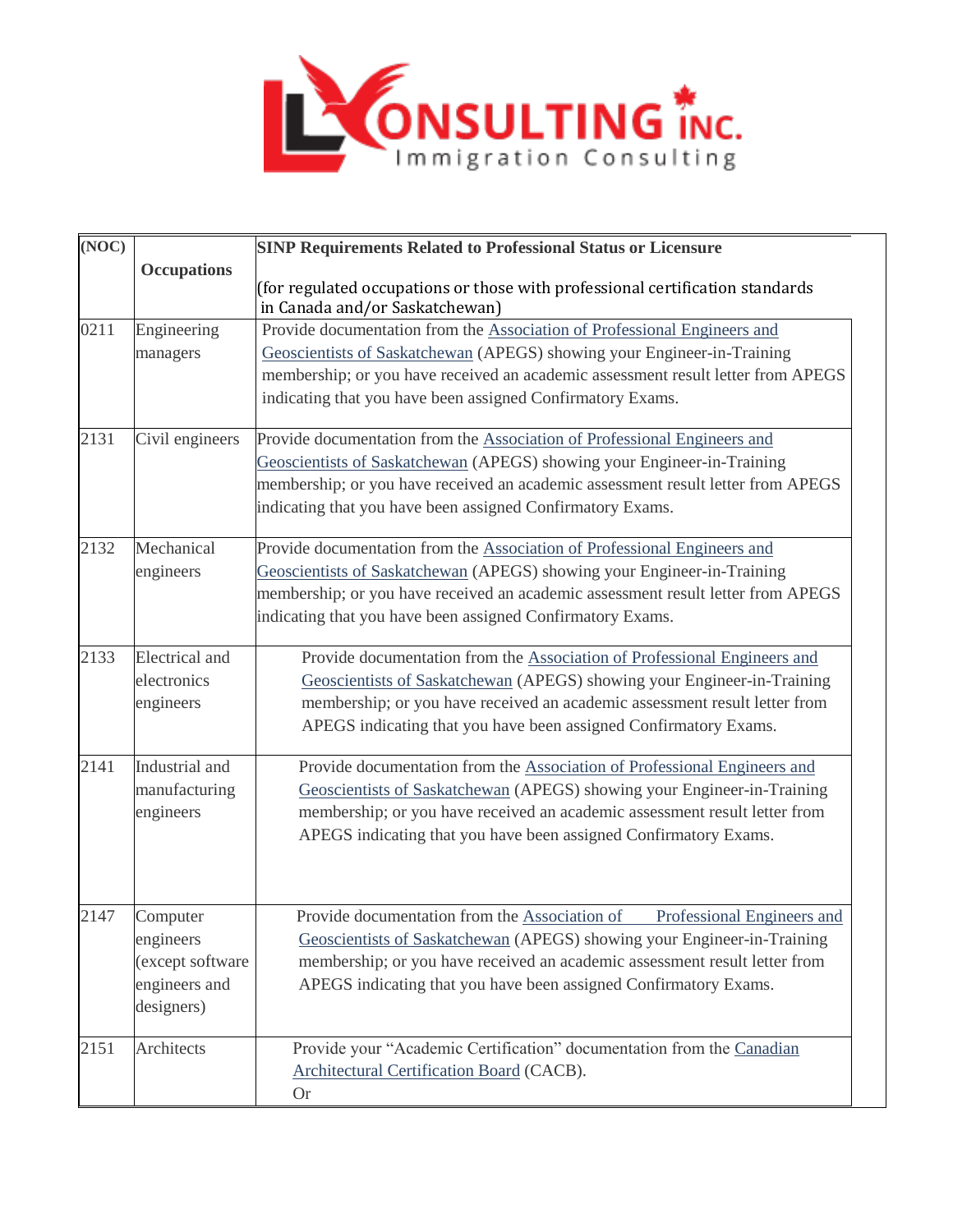

|      |                                            | Documentation from the Canadian Architectural Certification Board (CACB)<br>showing your acceptance into the Broadly Experienced Foreign Architect<br>(BEFA) program including an invitation to apply to the self-assessment phase<br>(2 <sup>nd</sup> step).           |
|------|--------------------------------------------|-------------------------------------------------------------------------------------------------------------------------------------------------------------------------------------------------------------------------------------------------------------------------|
| 2154 | Land surveyors                             | Provide documentation from the Canadian Board of Examiners for Professional<br>Surveyors (CBEPS) showing your "Candidate status" and eligibility to write the<br>CBEPS candidate examinations.                                                                          |
| 2173 | Software<br>engineers and<br>designers     | Provide documentation from the Canadian Association of Information<br>Technology Professionals (CIPS) showing your:                                                                                                                                                     |
|      |                                            | Candidate Membership as an Associate Information Technology Professional<br>$(AITP)$ ; or,<br>Certified Membership as an Information Systems Professional (I.S.P); or,<br>Certified Membership as an Information Technology Certified Professional of<br>Canada (ITCP). |
|      |                                            | For more information, visit the provincial regulator the Canadian Association of<br>Information Technology Professionals (CIPS).                                                                                                                                        |
| 2175 | Web designers<br>and developer             | Provide documentation from the Canadian Association of Information Technology<br>Professionals (CIPS) showing your:                                                                                                                                                     |
|      |                                            | Candidate Membership as an Associate Information Technology<br>Professional (AITP); or,<br>Certified Membership as an Information Systems Professional (I.S.P); or,<br>Certified Membership as an Information Technology Certified Professional of<br>Canada (ITCP).    |
|      |                                            | For more information, visit the provincial regulator the Canadian Association of<br>Information Technology Professionals (CIPS).                                                                                                                                        |
| 4151 | Psychologists                              | Provide documentation from the Saskatchewan College of Psychologists showing<br>your eligibility for provisional licensure.                                                                                                                                             |
| 4212 | Social and<br>community<br>service workers | Provide your assessment of equivalency letter from the Canadian Association of<br>Social Workers showing your foreign credential is equivalent to a Canadian<br>Bachelor or Masters of Social Work.                                                                     |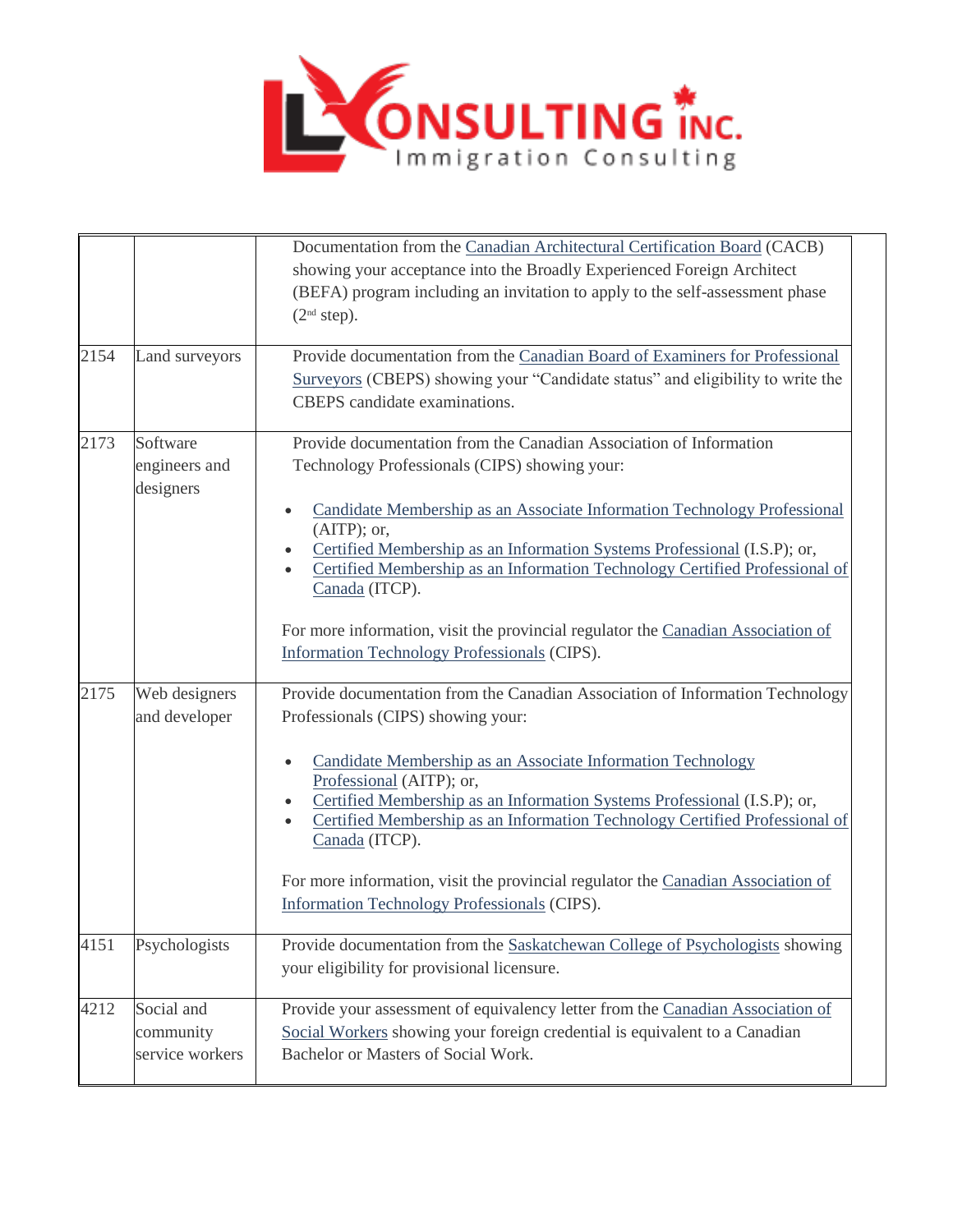

| 4214 | Early childhood<br>educators and<br>assistants | Provide documentation from the Ministry of Education showing your eligibility<br>for Early Childhood Educator Certification.                                                                                                                                                                                                                                                       |
|------|------------------------------------------------|------------------------------------------------------------------------------------------------------------------------------------------------------------------------------------------------------------------------------------------------------------------------------------------------------------------------------------------------------------------------------------|
| 3211 | Medical<br>laboratory<br>technologists         | Provide a copy of your valid licensure (temporary or provisional) from the<br>Saskatchewan Society of Medical Laboratory Technologists.                                                                                                                                                                                                                                            |
| 3216 | Medical<br>sonographers                        | Provide documentation from Sonography Canada showing your eligibility to<br>challenge their qualifying examinations.<br><b>Or</b>                                                                                                                                                                                                                                                  |
|      |                                                | Provide your Examination Confirmation Letter (ECL) or proof of<br>Sonography Certification from the American Registry for Diagnostic<br>Medical Sonography (ARDMS).                                                                                                                                                                                                                |
|      |                                                | Note: ARDMS examinations can be written in various testing centres<br>worldwide through Pearson VUE.                                                                                                                                                                                                                                                                               |
| 6331 | Meat cutters                                   | As per Immigration, Refugees and Citizenship Canada's Express Entry<br>requirements, Express Entry applicants will need to provide a certificate of<br>qualification from the Saskatchewan Apprenticeship and Trade Certification<br>Commission (SATCC), which requires a trade qualifier assessment (step 1) and<br>requires individuals to write exams in Saskatchewan (step 2). |
| 7231 | Machinists                                     | As per Immigration, Refugees and Citizenship Canada's Express Entry<br>requirements, Express Entry applicants will need to provide a certificate of<br>qualification from the Saskatchewan Apprenticeship and Trade Certification<br>Commission (SATCC), which requires a trade qualifier assessment (step 1) and<br>requires individuals to write exams in Saskatchewan (step 2). |
| 7272 | Cabinetmakers                                  | As per Immigration, Refugees and Citizenship Canada's Express Entry<br>requirements, Express Entry applicants will need to provide a certificate of<br>qualification from the Saskatchewan Apprenticeship and Trade Certification<br>Commission (SATCC), which requires a trade qualifier assessment (step 1) and<br>requires individuals to write exams in Saskatchewan (step 2). |
| 7311 | Industrial                                     | As per Immigration, Refugees and Citizenship Canada's Express Entry                                                                                                                                                                                                                                                                                                                |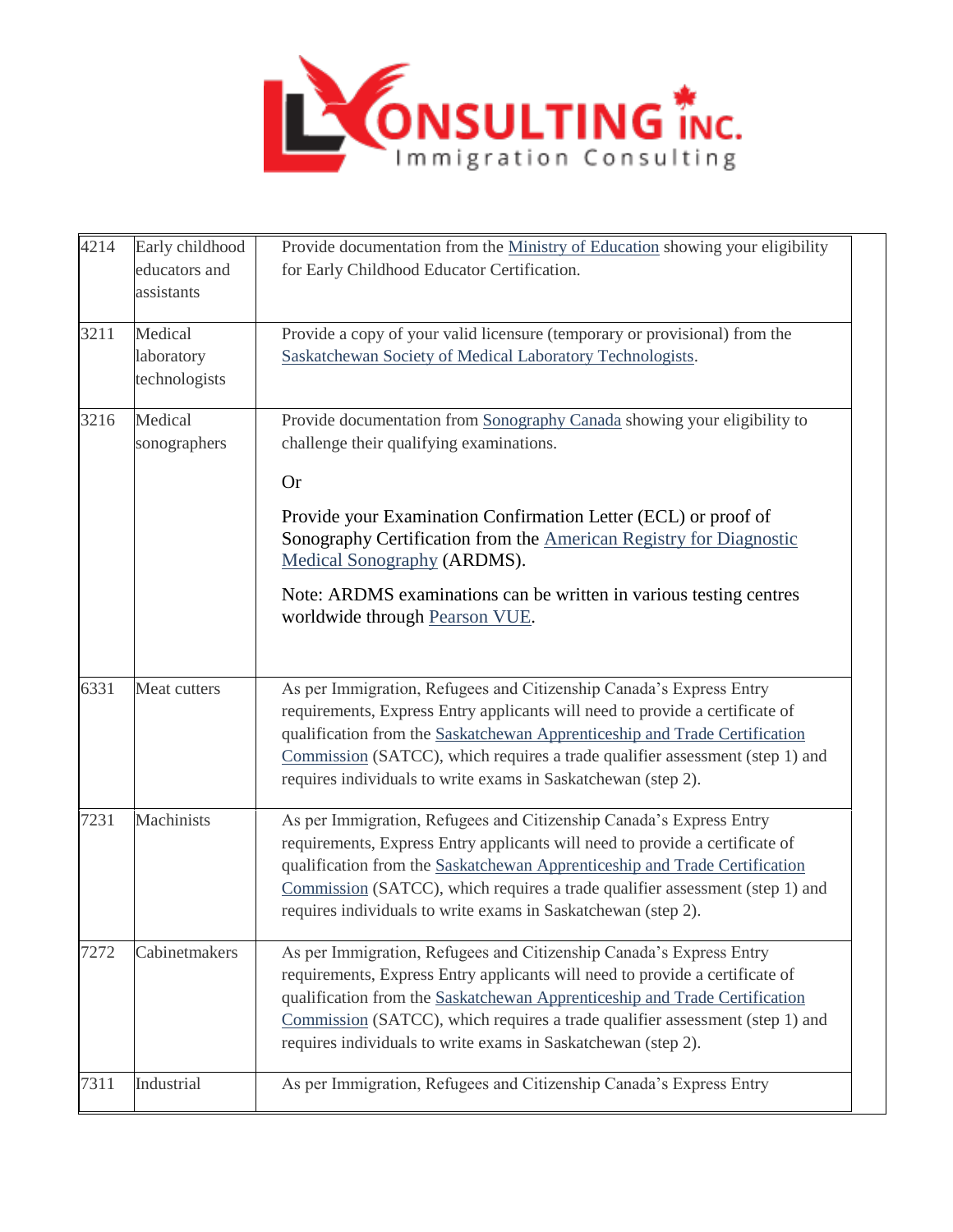

|      | mechanics                                                           | requirements, Express Entry applicants will need to provide a certificate of<br>qualification from the Saskatchewan Apprenticeship and Trade Certification<br>Commission (SATCC), which requires a trade qualifier assessment (step 1) and<br>requires individuals to write exams in Saskatchewan (step 2).                                                                        |
|------|---------------------------------------------------------------------|------------------------------------------------------------------------------------------------------------------------------------------------------------------------------------------------------------------------------------------------------------------------------------------------------------------------------------------------------------------------------------|
| 7312 | Heavy-duty<br>equipment<br>mechanics                                | As per Immigration, Refugees and Citizenship Canada's Express Entry<br>requirements, Express Entry applicants will need to provide a certificate of<br>qualification from the Saskatchewan Apprenticeship and Trade Certification<br>Commission (SATCC), which requires a trade qualifier assessment (step 1) and<br>requires individuals to write exams in Saskatchewan (step 2). |
| 7321 | Automotive<br>service<br>technicians,<br>truck and bus<br>mechanics | As per Immigration, Refugees and Citizenship Canada's Express Entry<br>requirements, Express Entry applicants will need to provide a certificate of<br>qualification from the Saskatchewan Apprenticeship and Trade Certification<br>Commission (SATCC), which requires a trade qualifier assessment (step 1) and<br>requires individuals to write exams in Saskatchewan (step 2). |
| 7322 | Motor vehicle<br>body repairers                                     | As per Immigration, Refugees and Citizenship Canada's Express Entry<br>requirements, Express Entry applicants will need to provide a certificate of<br>qualification from the Saskatchewan Apprenticeship and Trade Certification<br>Commission (SATCC), which requires a trade qualifier assessment (step 1) and<br>requires individuals to write exams in Saskatchewan (step 2). |
| 6331 | Meat cutters                                                        | As per Immigration, Refugees and Citizenship Canada's Express Entry requirements,<br>Express Entry applicants will need to provide a certificate of qualification from the<br>Saskatchewan Apprenticeship and Trade Certification Commission (SATCC), which<br>requires a trade qualifier assessment (step 1) and requires individuals to write exams<br>in Saskatchewan (step 2). |
| 7231 | Machinists                                                          | As per Immigration, Refugees and Citizenship Canada's Express Entry requirements,<br>Express Entry applicants will need to provide a certificate of qualification from<br>the Saskatchewan Apprenticeship and Trade Certification Commission (SATCC),<br>which requires a trade qualifier assessment (step 1) and requires individuals to write<br>exams in Saskatchewan (step 2). |
| 7272 | Cabinetmakers                                                       | As per Immigration, Refugees and Citizenship Canada's Express Entry requirements,<br>Express Entry applicants will need to provide a certificate of qualification from<br>the Saskatchewan Apprenticeship and Trade Certification Commission (SATCC),<br>which requires a trade qualifier assessment (step 1) and requires individuals to write                                    |